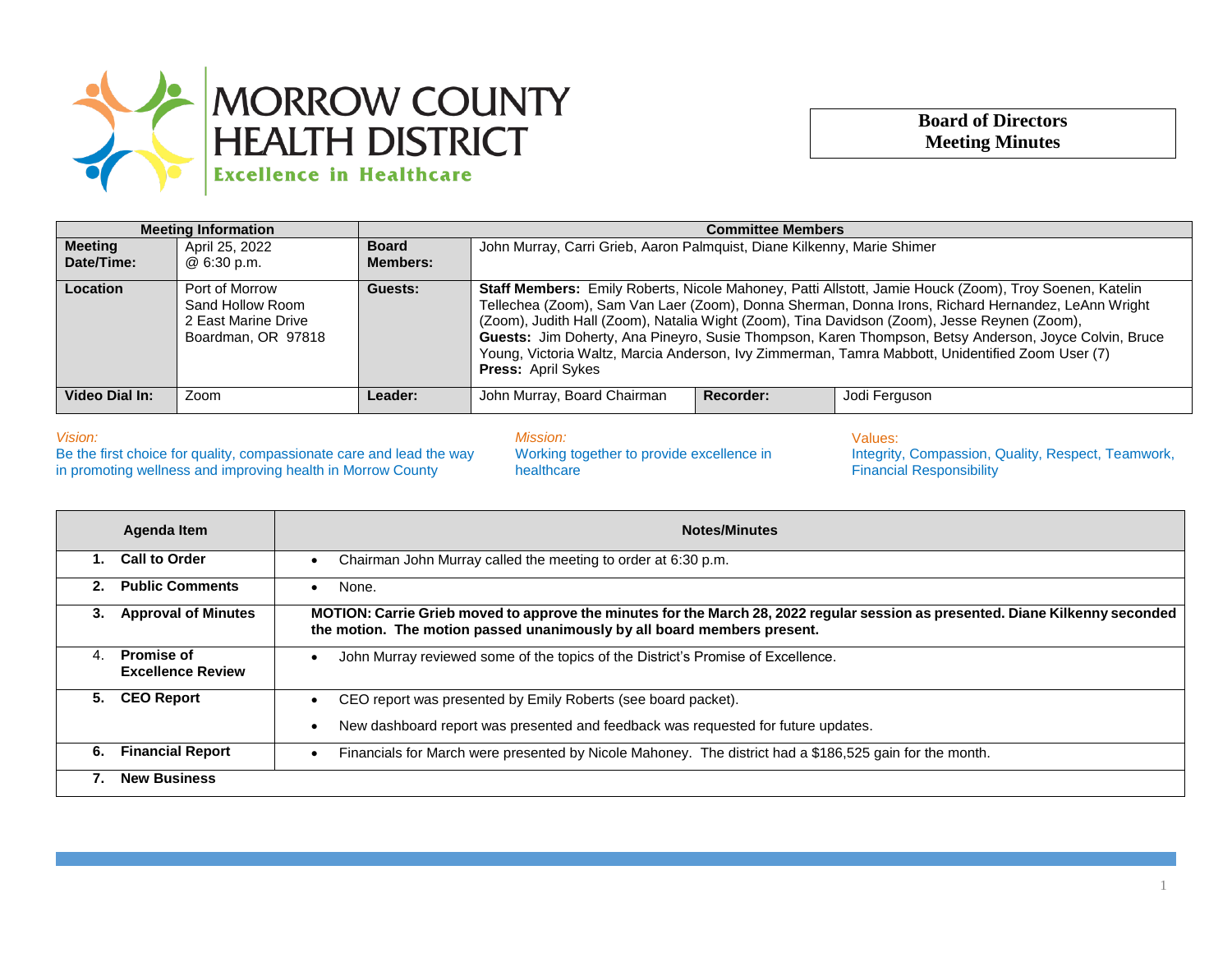| Community<br>А.<br>Benefit Project-<br>Countywide Well | Emily presented a Countywide Well Water Testing Initiative proposal as part of the District's mission to achieve a healthier Morrow<br>$\bullet$<br>County. The District proposes to initiate free well water testing to residential well owners/users countywide in partnership with Morrow<br>County. |
|--------------------------------------------------------|---------------------------------------------------------------------------------------------------------------------------------------------------------------------------------------------------------------------------------------------------------------------------------------------------------|
| <b>Water Testing</b><br>Initiative                     | Jim Doherty, Morrow County Commissioner and Ana Pineyro, Morrow County Health Department Communicable Disease and<br>Emergency Preparedness Coordinator presented, "Know Your Water Well."                                                                                                              |
|                                                        | The board expressed unanimous support for the well water testing initiative.<br>$\bullet$                                                                                                                                                                                                               |
| <b>Proposed Budget</b><br>В.                           | Nicole presented the proposed budget for FY 2022-2023.<br>$\bullet$                                                                                                                                                                                                                                     |
| Presentation FY<br>2022-2023                           | MOTION: Aaron Palmquist moved to approve the Proposed Budget for FY 2022-2023 to go to public hearing as presented. Carrie<br>Grieb seconded the motion. The motion passed unanimously by all board members present.                                                                                    |
| C. USDA Loan                                           | Nicole presented USDA Loan Refinance information with the Bank of Eastern Oregon due to the lowest interest rates available.                                                                                                                                                                            |
| Refinance                                              | MOTION: Aaron Palmquist moved to have Emily Roberts and John Murray approved to sign for the refinance of the USDA Ioan.<br>Marie Shimer seconded the motion. The motion passed unanimously by all board members present.                                                                               |
| <b>Vendor Selection</b><br>D.<br>for Electronic        | Emily presented pricing and information about three potential EMR vendors/systems with a recommendation to proceed with Thrive from<br>$\bullet$<br>CPSI.                                                                                                                                               |
| <b>Medical Record</b><br>(EMR)                         | MOTION: Aaron Palmquist moved to have staff move forward with the Thrive EMR Product. Diane Kilkenny seconded the motion.<br>The motion passed unanimously by all board members present.                                                                                                                |
| Ε.<br>Equipment                                        | Emily presented information on four equipment purchase requests.<br>$\bullet$                                                                                                                                                                                                                           |
| <b>Purchases</b>                                       | Three bids were presented for the purchase of a portable x-ray machine using COVID funds with a recommendation to proceed with the<br>machine from Turn Key Medical.                                                                                                                                    |
|                                                        | MOTION: Aaron Palmquist moved to have staff proceed with the purchase of a portable x-ray machine from Turn Key Medical for<br>\$157,248. Marie Shimer seconded. The motion passed unanimously by all board members present.                                                                            |
|                                                        | Bids were solicited from five companies for the purchase of a hospital water softener, however, Blue Mountain Plumping was the only<br>company that responded.                                                                                                                                          |
|                                                        | MOTION: Aaron Palmquist moved to have staff proceed with the purchase of a replacement water softener through Blue Mountain<br>Plumbing for \$66,793.10. Carrie Grieb seconded. The motion passed unanimously by all board members present.                                                             |
|                                                        | Three bids were presented for the purchase of a hospital bathtub using PMH Foundation grant funds with a recommendation to proceed<br>with the bathtub from Master Care.                                                                                                                                |
|                                                        | MOTION: Carrie Grieb moved to have staff proceed with the purchase of a replacement bathtub through Master Care for \$17,394.<br>Aaron Palmquist seconded. The motion passed unanimously by all board members present.                                                                                  |
|                                                        | Three bids were presented for the purchase of a Pulmonary Function Test (PFT) machine using COVID funds with a recommendation<br>$\bullet$<br>to proceed with the MGC Diagnostics Platinum Elite DX Body Plethysmograph with RTD bid.                                                                   |
|                                                        | MOTION: Aaron Palmquist moved to have staff proceed with the MGC Diagnostics Platinum Elite DX Body Plethysmograph with<br>RTD bid for \$70,569.50. Diane Kilkenny seconded. The motion passed unanimously by all board members present.                                                                |
| 8. Provider Contracts                                  | Emily presented a provider contract for Edward Piepmeier, MD.<br>$\bullet$                                                                                                                                                                                                                              |
|                                                        | MOTION: Aaron Palmquist moved to approve the contract for Edward Piepmeier, MD as presented. Carrie Grieb seconded. The<br>motion passed unanimously by all board members present.                                                                                                                      |